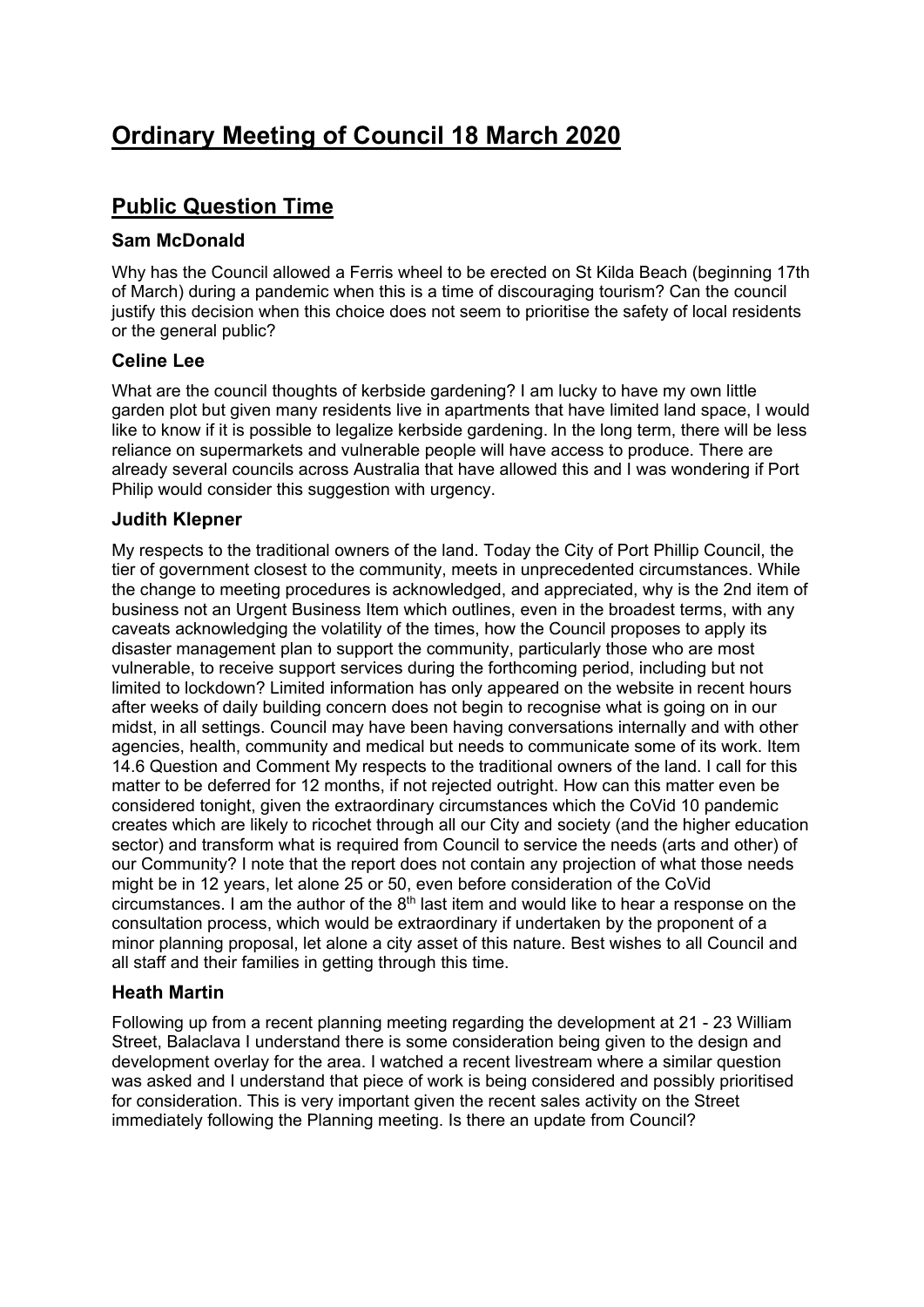## **4.1 – Joint Letter – Port Phillip Emergency Climate Action Network**

## **Trevor White:**

My submission relates to the CEO's and officers' recommendation to the joint letter from PECAN's network of community groups seeking advice on council's actions on the declared "Climate emergency" motion of Council.

Given that it is now 27 weeks since the "climate emergency" was declared on the 18 September 2019,

waiting patiently, the community has been interested to learn what actions the City has undertaken and what actions the City will undertake to comply with the Councils motion. unChain is a co signatory to the joint letter and is keen to learn what Council has done over the last 27 weeks and what is planned for the remainder of this year and into the future. We had hoped that there would have been enough time since the PECAN letter, which was sent to Council last week on the 11 March, for Council officers to prepare a short reply to our letter for this council meeting.

Is it possible for Council officers to prepare a response for the PECAN 's network and the wider Port Phillip community well before the next scheduled meeting planned for 1 April and have this response communicated to the community?

Council's communication to the community needs to be improved.

Waiting till a "future Council meeting "for the response is far too open ended.

## **Justin Halliday:**

My name is Justin Halliday and I am here representing the Port Phillip chapter of Extinction Rebellion.

We commend the City of Port Phillip for declaring a Climate Emergency.

We urge Council to follow through on its declaration by laying out a concrete timeframe to implement Extinction Rebellion's three demands.

- TELL THE TRUTH: Inform all residents and businesses of the critical importance of tackling climate change
- ACT NOW: Commit to clear timelines and budgets to achieve net zero emissions
- BEYOND POLITICS: Establish a Citizens' Assembly on Climate and Ecological Justice to guide council's actions

Once again, we urge council to follow through on its declaration of a climate emergency by implementing Extinction Rebellion's three demands. Thank you.

## **Peter Moraitis:**

Despite the shock of the corona virus we should remain steadfast in tackling the climate emergency. We cannot ignore the climate emergency because we have another emergency. As councillors, will be aware, PECAN conducted a recent forum in Elwood where over three hundred people came to hear and question experts about the consequences of sea level rise for Port Phillip and Bayside and the effects of increasing heat. An alarming highlight – one speaker cited a paper which identified that by 2050 approximately 40 % of Port Phillip will be regularly inundated. Another speaker spoke to the dramatic effects of rising heat especially on an aging population.

These are issues that people want the Council to discuss with the community, and strategies developed and acted on.

The unanimous resolution of the forum was that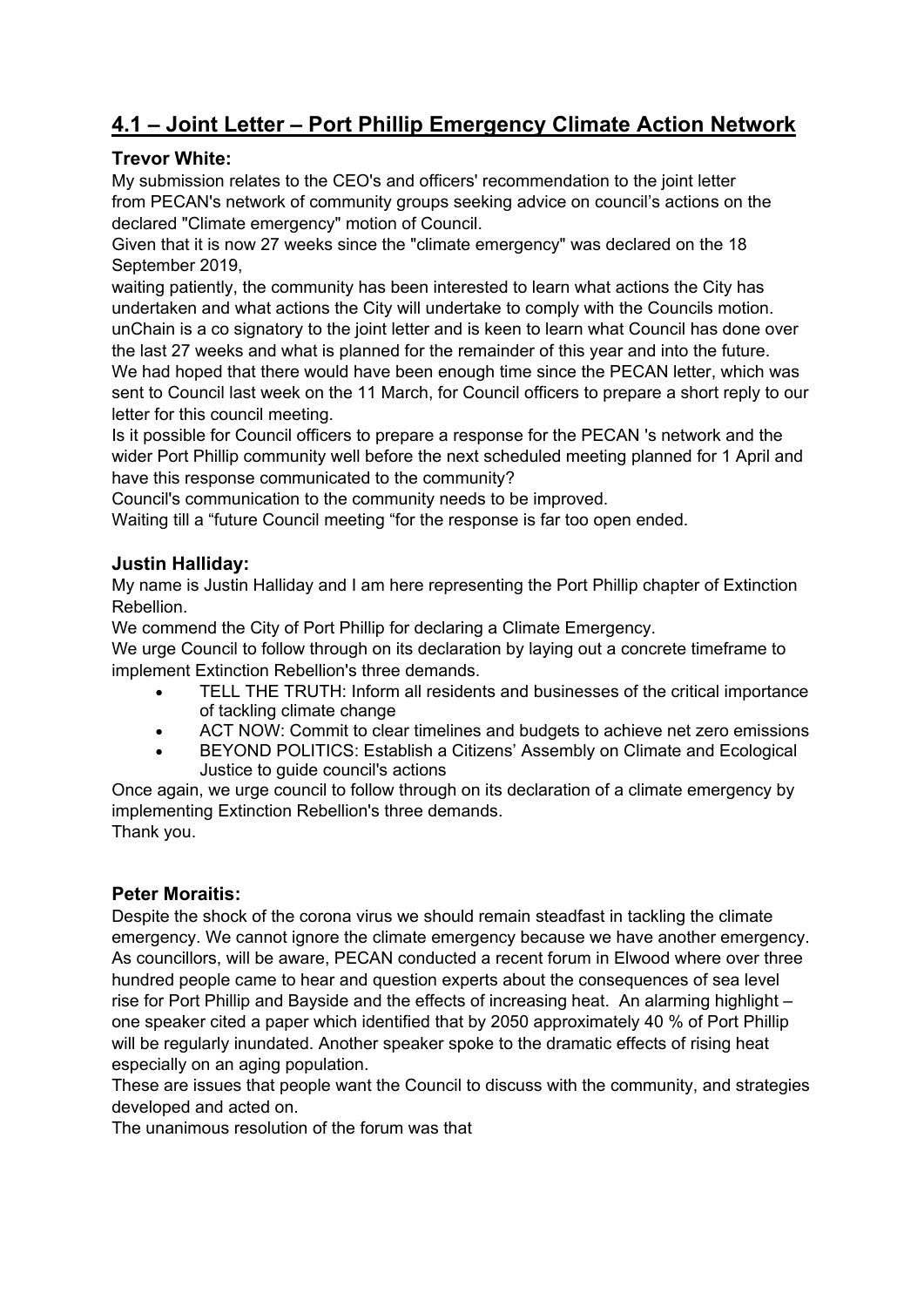"The citizens at this forum call upon the Port Phillip and Bayside Councils and the State and Federal Governments to take the strongest possible climate action now, to address the climate crisis we all face

In our joint letter (which was prior to Corona virus restrictions being put in place) we request that Council hold a public community meeting at St Kilda Town Hall as soon as possible

- To inform the citizens of Port Phillip of the actions being taken and planned by Council as a consequence of declaring the climate emergency;
- To begin a constructive dialogue with the citizens of Port Phillip about ideas for action by Council, community groups and the community.

The Council has described its post climate change declaration action as 'embedding the declaration in relevant policies and strategies'. However, this is not about new action but about redescribing existing action.

We need much more than that.

It is crucial that the community energy and desire for climate action not be dissipated in the very slight activity of redescribing existing policies and strategies under the rubric of the Climate Emergency Declaration. We need *to build on* existing policies and strategies, and we need *new* policies, strategies and practices commensurate with the always dawning realisation of the gravity of the climate crisis we face. We also need to find ways of building those policies and strategies together as an ongoing community building project. A cultural change is needed in the relationship between Port Phillip citizens and local government. The existence of PECAN offers a new opportunity to make this happen.

We appreciate the coronavirus pandemic has made face to face public events impossible but even given that major obstacle there are online creative ways we can cooperatively accelerate local action in the face of the climate crisis. We hope councillors you take up our request and our offer.

## **Bryn Jepson:**

Councils have an opportunity to help develop and shape the national response to the effects of climate change. Cities like Port Phillip can make ethical choices and take decisive action and as such, can influence other levels of government, local organisations, community groups and companies to contribute to the critical social and economic shift necessary to address the climate emergency.

The campaign to stop the proposed Adani coal mine in the Galilee Basin has identified that large companies and key contractors hold enormous power in the creation and longevity of fossil fuel projects. Their decisions can make or break a project and as such, these companies can help dictate the direction Australia will move in terms of energy production, technology and lifestyle. In the Stop Adani movement, we have urged companies that may involve themselves in the Adani project through construction, operational activity or insurance to abandon Adani and other fossil fuel projects and pledge to instead prioritise projects and ideas that can adequately address the climate emergency.

Given that the council has declared a climate emergency, we urge the council to consider how it engages with contractors and companies that work on fossil fuel projects. Currently, council's procurement policy only requires the disclosure of any dealings with, support or provision of ancillary services or the funding of activities in the fossil fuel industry, including energy generation, distribution, exploration or extraction for contracts over the value of \$1 million. In line with the declaration of the climate emergency, council should strengthen the parameters of this policy to require disclosure of potential contractors' involvement with fossil fuels for all contracts by reducing or removing the procurement threshold. Further, council should refuse to award contracts to companies that actively contribute to the fossil fuel industry, as entering into such contracts contradicts council's responsibility under the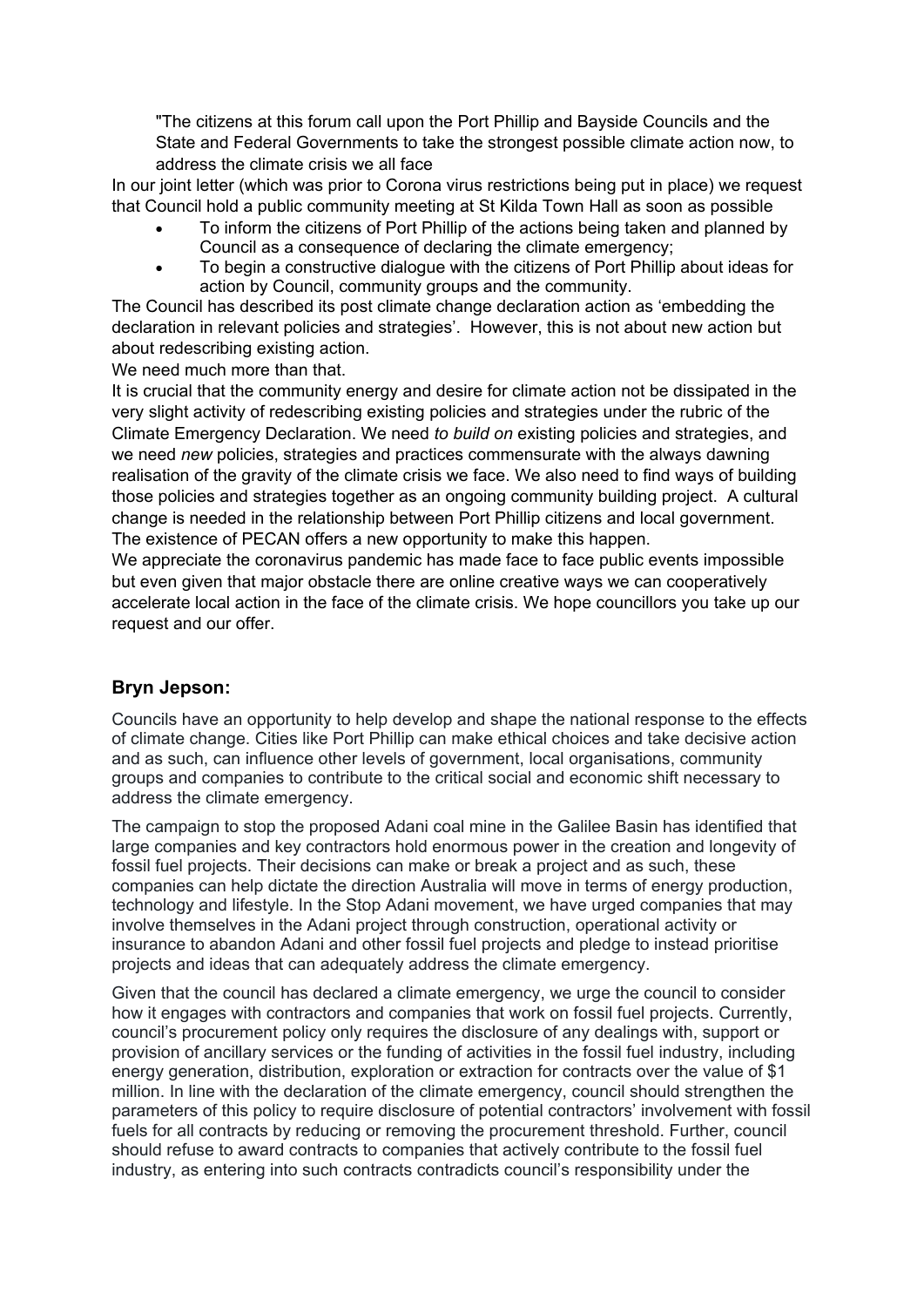declared climate emergency to consider the impact of climate change when planning and decision making.

I ask that the council clarify its current position with respect to fossil fuel contractors, stop dealing with them and more specifically with contractors working for Adani, and add this issue as an urgent agenda item for inclusion in the proposed community meetings.

Thank you.

### **Rhonda Small:**

I speak as one of the signatories of the Joint Letter in my role as representing the Community Alliance of Port Phillip on the Port Phillip Emergency Climate Action Network - PECAN.

It is now six months since Council declared a climate emergency on 18 September 2020. I was in the Council Chamber that night as were many community members who supported Council in making the declaration. And a couple of weeks ago at the Heat, Fire & Flood Forum which PECAN organised, I witnessed tremendous community engagement with the need for us all to be involved in taking local action on climate change.

Council and the community face many challenges in dealing with the climate crisis and we need to work closely together to maximise the effectiveness of action. We are out here to support you in taking action as a result of the Climate Emergency Declaration, but you need to reach out and engage the community much more actively than we believe has happened in the last six months. That is why we wrote the joint letter.

And if COVID19 has now suddenly made our request for a public meeting in this Town Hall rather problematic as a first step in developing a more active dialogue with the community, it nevertheless serves to demonstrate how important it is at times of crisis to be having open and transparent (and caring) dialogue about the challenges we face and the actions we can take – whether that is climate change or the coronavirus. Fear and anxiety need to be replaced by meaningful collective action. We do not expect Council to be self-sufficient or to 'go it alone' in its response to the climate crisis. We the community must also take responsibility in addressing climate change, but you must engage us if that is to happen effectively.

Community building is an important role of Council, especially in times of crisis, and we wholeheartedly support you in taking local leadership around climate action. You are our representatives. You took the bold step of declaring a climate emergency. Please now find ways to draw on the resources of your community in shaping the actions. Communicate what has happened since last September. Partner with us. Set up a community advisory process. And develop a budgeted Plan of Action on the climate emergency that engages actively with your community.

Thank you.

## **Bill O'Loughlin:**

Port Phillip Emergency Climate Action Network In support of PECANs joint letter, I would like to suggest a further way that Council could involve the community in its planning and actions following the Declaration of a Climate Emergency last September. As is consistent with Council policy to properly engage with the community, and as is also the practice at a number of other councils, I recommend that council establish a Climate Emergency Advisory and Monitoring Committee. The role of the Committee would include advice on the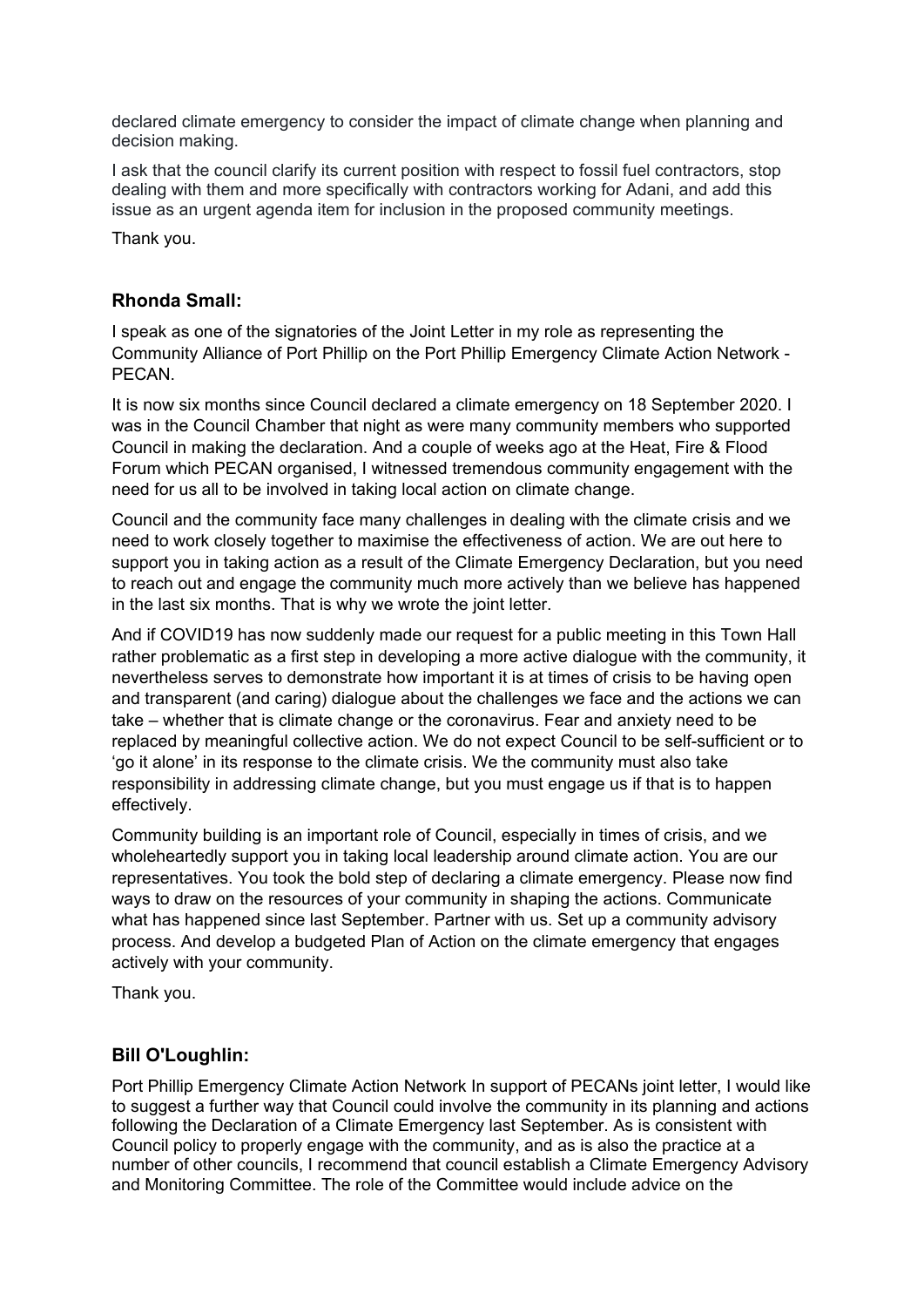development and implementation of Councils response to the climate emergency, monitoring the implementation of Councils climate emergency plan, and reporting to council and the community on Councils response to the climate emergency. The Committee would have the scope to make recommendations to council about all and any aspects of its response to the climate emergency. The Committee should be composed of members nominated by community networks such as PECAN. Council staff should be ex-officio members. As is appropriate for the significance of the topic, and to ensure effective implementation, monitoring and reporting, all meetings of the committee should be attended by: The Council CEO, the General Managers of the Divisions relevant to the plan, as well as the relevant council officers. Councillors could also attend. The Committee should meet monthly and provide a comprehensive progress report to Council every six months. This report would be written by council staff under the guidance of the committee.

## **Jack and Helen Halliday**

#### Dear Mayor and Councillors

In the Council Document **Our Organizational Strategy** it is stated that "*There is an opportunity to channel the energy and knowledge of the community into productive partnerships and to use the fast pace of change in our service environment to radically improve customer experience".* 

The Sustainability area has not had any community advisory or consultative structures in place since 2013, and we welcome Council's intention to develop strong linkages with the community.

It is noteworthy that Darebin, the first Council worldwide to declare a Climate Emergency, has three community consultative bodies around its Sustainability area, and a host of community members working intensively across components of its Sustainability strategy.

PECAN's greatest concern is community emissions, which we understand now exceed 2million tonnes of CO2e annually. Council's Sustainable City Community Action Plan is to be reviewed later this year and we hope community input is sought in this process, and that the program can be relaunched next year with more resourcing and more strategically developed objectives.

Since SCCAP commenced there's been rapid development of new technologies relevant to Port Phillip. For 2 years, the Victorian government has supported trials of solar for apartments and that technology is now available commercially. In addition, solar farms now provide with the opportunity for apartment owners and renters to shift to renewable energy and take it with them when they move. Community Microgrids and virtual power plants are some of the other technologies which Council could be fostering. But progress in these areas cannot be made unless Council incorporates community energy, intelligence and initiative into its sustainability programs – when this happens Port Phillip's emissions will start to be impacted, and that's why we continue to press for Council partnerships with its community.

The budget shows that 2.8% of Council's total expenditure is directed to Sustainability. Does that level or expenditure reflect a climate emergency?

## **Lynn Gunning:**

For ACF Macnamara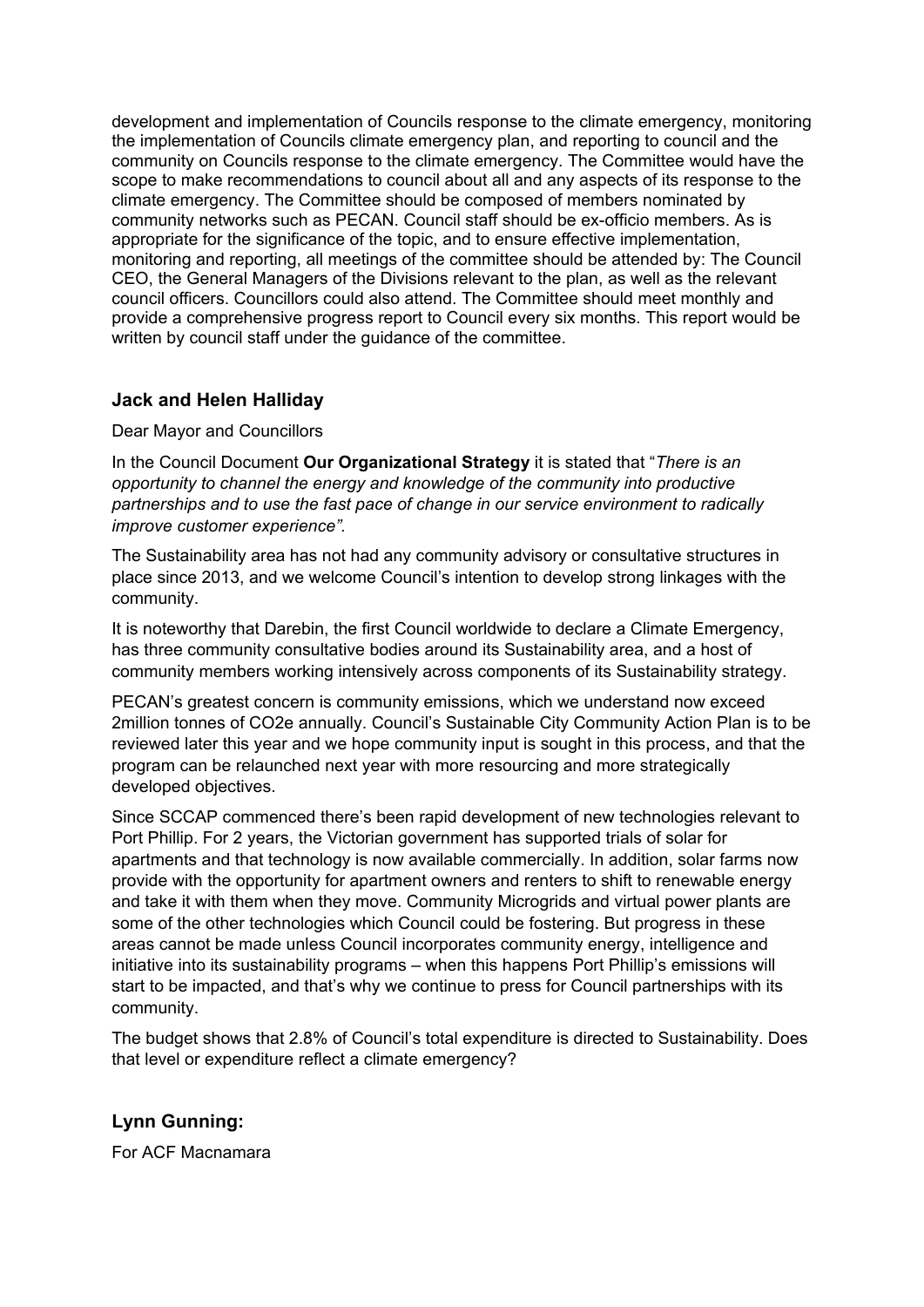I want to commend Council on their proactive response to the climate crisis and their declaration of a Climate Emergency.

As a member of Port Phillip Emergency Climate Action Network (PECAN), the Australian Conservation Foundation Macnamara Community group would like to contribute to ideas for sustainable action by council to reduce climate damage and support revegetation.

We encourage council to support the following initiatives:

- Reduce deforestation of the Central Highlands and Gippsland by advocating to end native forest logging in Victoria and only purchase wood products from sustainable and ethically sourced plantations
- Sign the Ethical Paper pledge, only use paper products from sustainable sources and encourage other Port Phillip business to sign through your Sustainable Business Network
- Encourage revegetation of native species in available space in the council area including around Neighbourhood Houses, Community Centres or repurposed spaces such as Elster Park. Community members are interested in supporting local planting activities and this would also contribute to the council aim of a 1.9% increase in canopy cover.
- Consider funding Westgate Biodiversity to propagate plants or encourage citizen involvement in propagation for local revegetation or donation to bushfire recovery activities.

By supporting practical, grass roots initiatives and engaging with local community groups and proactive citizens to be part of the solution, Port Phillip council will place the community first and can develop and implement a comprehensive plan that ensures we have smart solutions for a sustainable future

## **Judy Gunson:**

Dear Councillors.

My name is Judy Gunson and I am a member of Port Phillip Extinction Rebellion Our local group formed in August 2019 but already numbers close to 1,000 members from the Port Phillip community. I would like to introduce Council to our three demands in this time of Climate and Ecological Emergency and how we would like Council to respond to them.

TELL THE TRUTH: While we are heartened that Port Phillip Council has declared a Climate Emergency there is very little awareness of this fact in the community. Council needs to communicate the urgency of the Climate and Ecological emergency to all residents and businesses, including the particular issues facing residents from Heat and Flood. This information must be detailed and up to date and make clear that BUSINESS AS USUAL is not an option and that change is urgent.

ACT NOW: We need Council to act now to set clear goals with timelines, budgets and regular assessment of progress. These goals need to be as ambitious as possible. Extinction Rebellion calls for a target of net zero emissions by 2025.

BEYOND POLITICS: As we face this Climate and Ecological Emergency the challenges are big, wide-ranging and complex. And solutions are needed urgently. Extinction Rebellion believes that part of the problem is the way electoral politics works. We call on Council to establish a local consultative process, to facilitate the creation of a Citizens' Assembly on Climate and Ecological Justice. This will empower citizens to take the lead and politicians to follow with less fear of political backlash.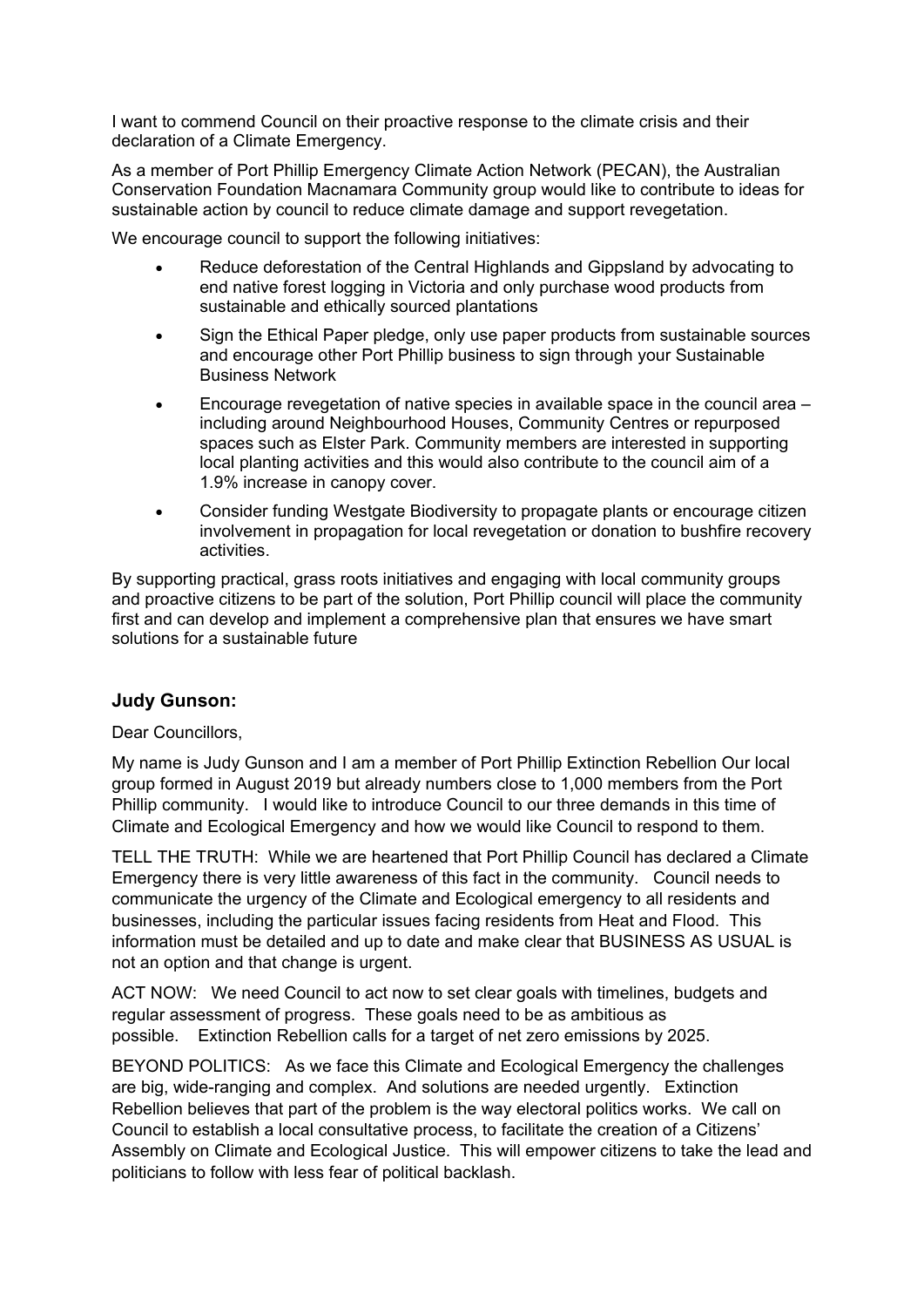Citizens' Assemblies are fair and transparent. Assembly members have an equal chance of being heard. Briefing materials, experts, and other presenters are vetted by diverse stakeholders and shared publicly. This produces informed democratic decisions.

Citizens' Assemblies are especially useful when difficult trade-offs are necessary. For example, experts might propose policies for how to meet a 2025 target for net-zero greenhouse gas emissions and the Assembly could decide which they prefer. They would also consider how to mitigate the impacts of changes on the most vulnerable people.

## **12.1 – Trial of Gasworks Arts Park for School Use**

## **Christine Fetterplace:**

Good evening Mayor and Councillors.

My name is Christine Fetterplace. I have lived in Albert Park for 40 years and I have a long association with Gasworks Arts Park. I am a member of the Friends of Gasworks Arts Park.

We believe that Council should not rush into a formal arrangement with Albert Park College for student use of the Park. We consider that the process has not been sufficiently transparent or publicly discussed.

In May, last year, the Minister gave approval for Council to grant a licence for student use of part of Gasworks Arts Park. This enables a done deal to occur tonight if Council agrees with the officer's recommendation.

Gasworks Arts Park is a unique, arts based community park, in a native bushland setting, created over the last 40 years. Its purpose is for the development of art, cultural activities and passive recreation. It was initially conceived and managed by the community.

The process within Council to formalise Albert Park College use has been underway for a couple of years. All knowledge of the proposed school use has been obtained through the initiatives of a few community members, not as part of any genuine public consultation process.

The arrangement proposed has several problems and raises a number of questions that require answers:

- How was the area proposed for student use selected? It is vague and unmanageable. It runs through the central open space and requires teachers to stand there and hold out their arms to define the limit of student activity.
- It includes part of the circular pathway, which would be less likely to be used by other Park users when students are there.
- Is there any limit proposed on the number of students in the Park?
- What was the evidence provided to the Minister that student use will not be detrimental to the use and enjoyment by others?
- Who will enforce any conditions and what are the penalties for non-compliance?
- What are the school's long term plans in terms of student numbers and facility requirements?

Albert Park College has grown significantly in recent years and with a campus in Pickles St and there is an obvious student travel line though the middle of Gasworks Arts Park from the main buildings in Danks St. How is that continuous cross park movement to be managed?

Why is there a need to dedicate a portion of the Park for School use when the School grounds along Graham St and at the Pickles St campus are under-utilised?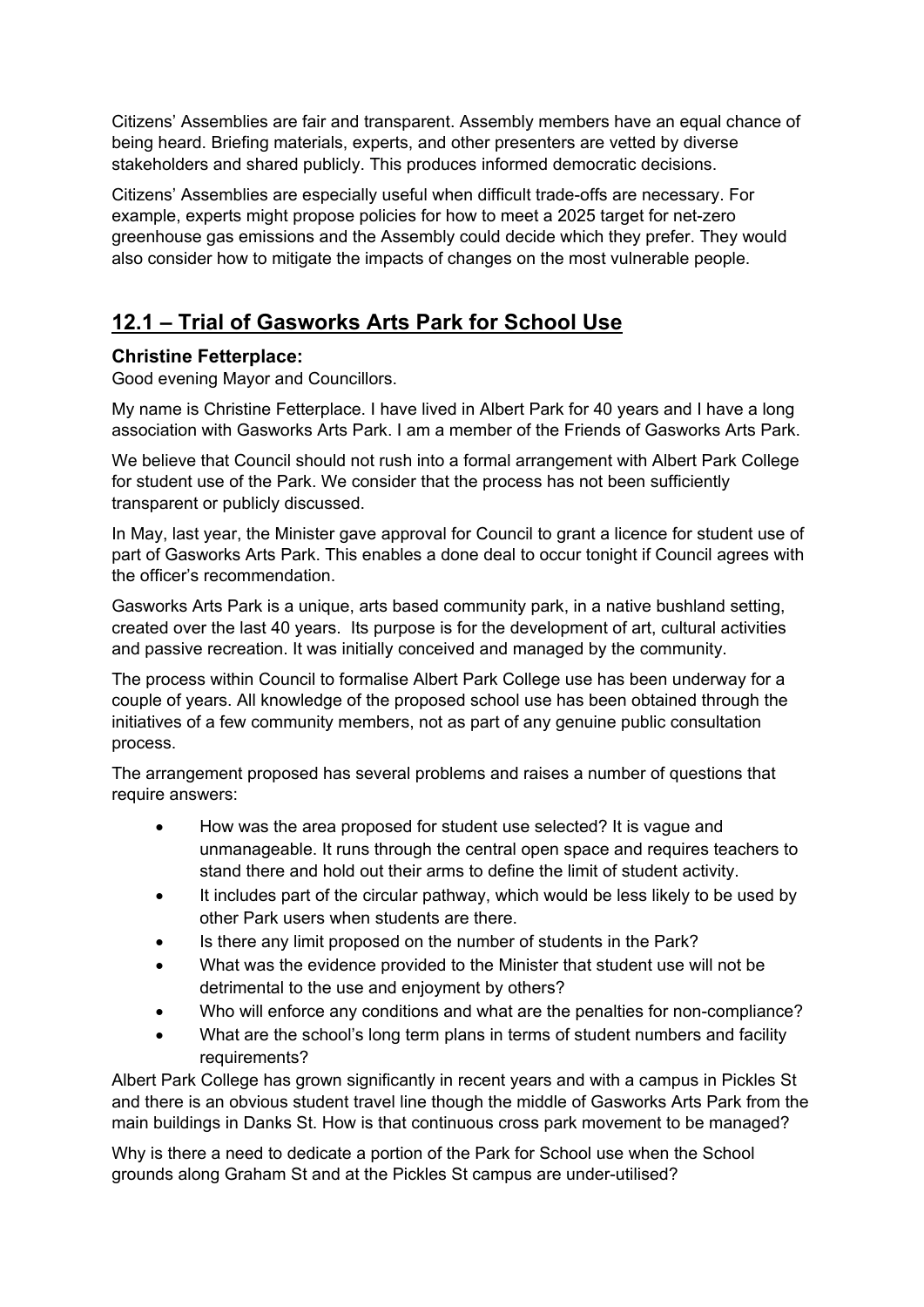The space proposed for use by the school will inevitably lead to a call for the redesign of the Park to more practically define and accommodate the school use.

Student use of the Park is also likely to be increased by the acquisition of the Alinta site on the north-west corner of the Arts Park for a theatre.

The licence proposed for Gasworks Arts Park should wait until there is a satisfactory public forum on the Park and community consultation for the Public Spaces Strategy.

We recommended strongly that a modified Option 2 be considered by Council. That is:

- Grant Albert Park College a trial licence to use Lemnos Square for passive recreation during school hours and subject to appropriate conditions.
- Facilitate an independently chaired community forum to discuss the potential use by Albert Park College and the potential impacts on the Park with all stakeholders, local residents and the general community invited.
- Defer a decision to licence any part of Gasworks Arts Park until the forum has been held and the proposed Public Space Strategy is available for public consideration.

In the meantime, Albert Park College should undertake to manage student activity in the Park to minimise detrimental impacts.

Gasworks Arts Park is unique. It was a new idea for the use of public space when conceived in the 1980s. Use and activities that have the potential to change that concept need careful consideration – by the community, before Council concludes any formal or even trial arrangement.

Thank you for your time.

## **Kay Gibson**

I wish to express my dismay at the proposal to grant Albert Park College a licence over a significant part of the Gasworks Arts Park without having undertaken any meaningful consultation with the community of park users. Council is well aware of the importance of Gasworks park to the local community and its failure to consult with the community is disappointing and unacceptable. It has stoked suspicion about the underlying Council agenda for the longer term use of the licence area and has created unnecessary divisions and tensions between Albert Park College and the wider park -user community. In the interests of transparency and to keep faith with the park user community I urge Council to defer the vote on granting the licence until it has undertaken meaningful community consultation to give park users a voice on this important matter.

## **14.6 ANAM – Lease Proposal for South Melbourne Town Hall**

## **Judith Klepner**

My respects to the traditional owners of the land. I call for this matter to be deferred for 12 months, if not rejected outright. How can this matter even be considered tonight, given the extraordinary circumstances which the COVID 19 pandemic creates which are likely to ricochet through all of our City and society (and the higher education sector) and transform what is required from Council to service the needs (arts and other) of our Community. I note that the report does not contain any projection of what those needs might be in 12 years, let alone 25 or 50, even before consideration of the COVID circumstances. I am the author of the 8thlast item and would like to hear a response on the consultation process, which would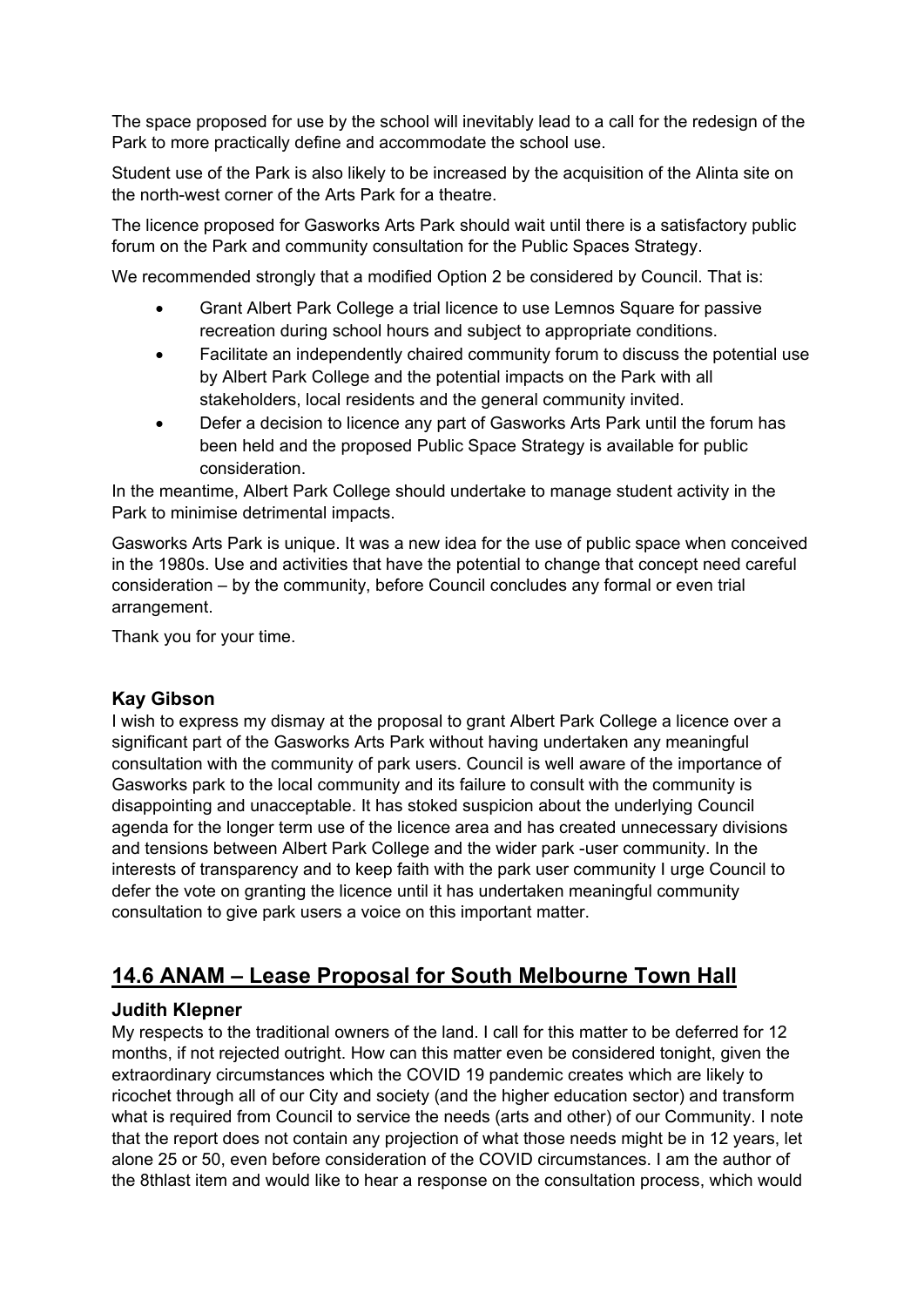be extraordinary if undertaken by the proponent of a minor planning proposal, let alone a city asset of this nature. Best wishes to all Council and all staff and their families in getting through this time

#### **Nicholas Power:**

Do the elected members of council acknowledge that the results of the 'Have Your Say' campaign may not be a truly representative of the community? Many residents did not receive notification of either the ANAM proposal or the 'Have Your Say' campaign due to its brief program of two weeks and a lack of advertising. Many only became aware of the proposal via concerned residents who raised awareness in the issue solely in objection. In section 5.3 of Agenda item 14.6, it is listed therein - 'the (Have Your Say) survey (was) completed 321 times by 295 of those visitors' (p. 97). If this is contrasted with the current results of the current online petition - 'Save the Melbourne Town Hall' (available on the website change.org). It clearly shows (at present) more than 500 unique signatures already from participants, all contributed solely in objection to the current proposal.

#### **Jeannie Marsh:**

*Statement in support of the proposal:* Australian National Academy of Music - Lease Proposal for South Melbourne Town Hall.

As a local resident for 22 years and professional musician for 40 years, I wish to speak in support of the lease proposal by Australian National Academy of Music – ANAM. I am a regular visitor to ANAM, attending numerous concerts and events at South Melbourne Town Hall every year.

I have worked professionally in music training organisations around Australia and internationally. Nothing comes close to the unique cultural and community treasure that is ANAM. The calibre of students, staff, and programs is simply outstanding. The visionary program run by ANAM is widely acknowledged as one of the best in the world. Current and past students and staff make a massive contribution to the arts industry in Australia and internationally.

At the local level, South Melbourne benefits from the addition of thousands of customers every year to local restaurants and businesses. Local residents have access to many free and low-cost concerts, plus community outreach projects.

I was shocked to learn of the major ceiling collapse in South Melbourne Town Hall last Summer. This was a huge wake-up call - the building urgently needs major work to bring it up to the standards needed for regular public events, plus daily classes and rehearsals.

I have looked in detail at ANAM's proposal. It provides a once-in-a-generation opportunity to properly upgrade the building for an exciting future ahead. The restored building would provide world-class facilities to match the world-class work that takes place there.

It involves two state-of-the-art performance venues: the fully-renovated and upgraded main hall, and a new studio. The new public foyer welcomes our community into this inspiring space. It will be perfect for music, public events, and community activities.

It is exciting to imagine a future life for the re-imagined Town Hall: bustling with activity during the Comedy Festival, community history events, the Writers Festival, ANAM concerts and masterclasses, local celebrations, the Fringe Festival – the possibilities are endless. Local residents and businesses will benefit from this re-energised cultural and community precinct.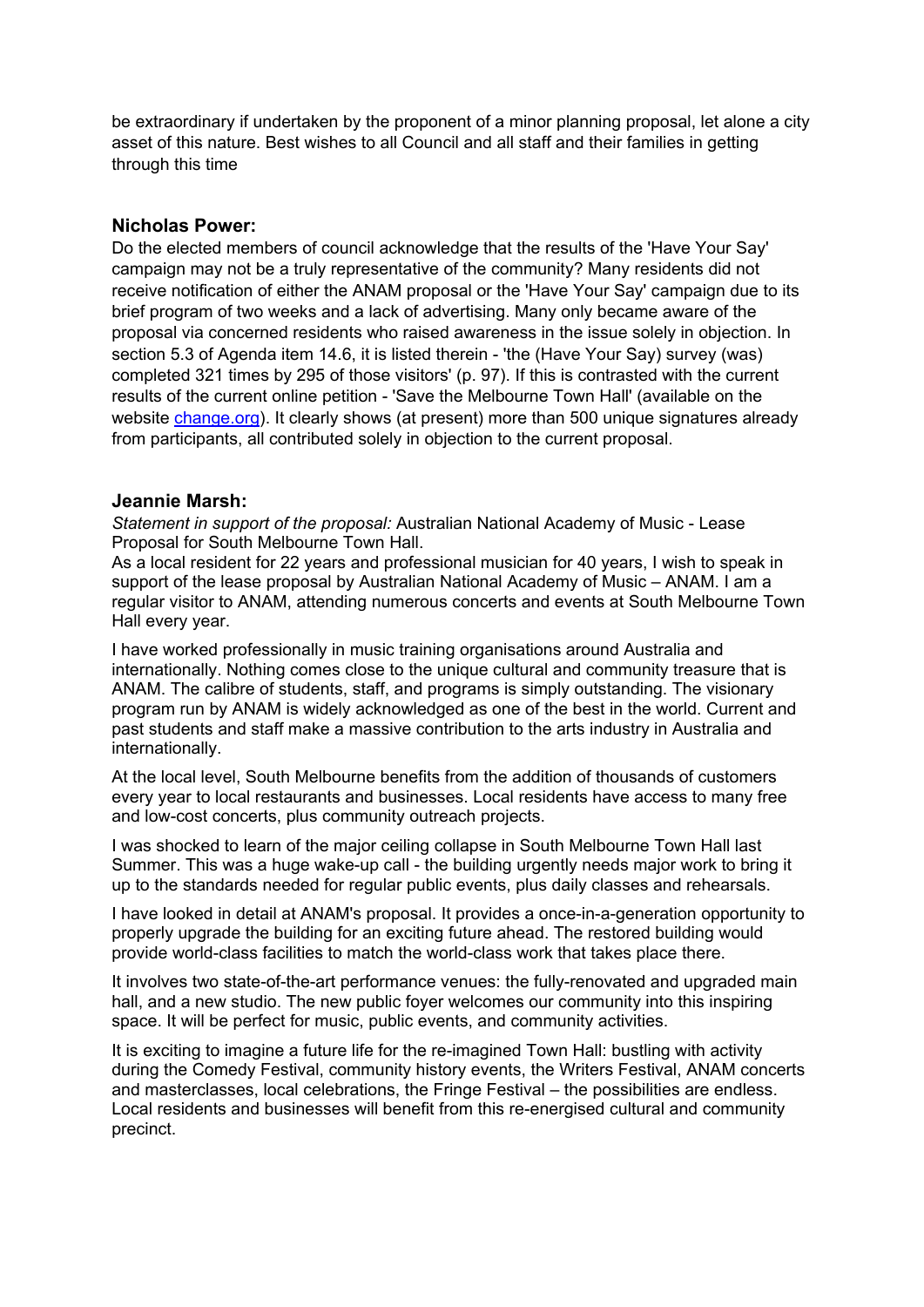I strongly recommend that you support the lease proposal from ANAM for South Melbourne Town Hall. Our local community and our arts community will be enhanced by the improved facilities, and continuing outstanding cultural stewardship provided by ANAM.

## **Anita Maria Hovarth:**

I urge Council to support Option 2 of the Report, being the recommendation to enter into a long term lease negotiations with ANAM as set out in clause 3. Because: ANAM is COPP's only tertiary educational intuition, of international significance, which helps to bring \$3.6B into the COPP economy (2013 study). This is via is over 200 annual performances, the boost to the local economy its students & staff bring. To summarise the report, continuance of ANAM at SMTH would bring Council savings and efficiencies. the recommendation accords with several of Council's strategic objectives. Since 1997, ANAM proves itself an integral part of the COPP community via memberships, ticket sales and free concerts. The magnificent acoustics of the SMTH could not be better served than by allowing eager, talented, young Australian musicians to hone their performance skills, whilst delightfully transporting & challenging listeners.

## **Nick Bailey:**

Dear Madam Mayor and Councillors,

I speak in support of the recommendation of Council Officers to enter into negotiation with ANAM regarding our proposal to deliver the restoration and transformation of the South Melbourne Town Hall. I would like to congratulate officers on a solid piece of work, in particular the survey of Melbourne's other Town Hall facilities and their various fates.

With regard to Section 10 'Key Negotiating Points' of the Council Officer' report, there is nothing here that we see as being problematic, and we are certain that negotiations in good spirit will arrive at a wonderful outcome for the residents of Port Phillip.

ANAM's fully funded proposal is for a major transformation of the magnificent building into an iconic and industry standard, cultural and community venue.

I would like to emphasise a couple of points in our initial proposal (which was included with the Council papers):

1) The proposal is about access.

Its central thrust is to invest in and transform the 'outward facing' parts of the building, and open out many other spaces for greater public utilisation in order to bring the community and wider public into their building.

The ANAM/Music School-only footprint is not significantly enlarged in our proposal, and the greatest part of the investment is in securing and updating the building's services and infrastructure, and transforming the Main Hall and former Supper Room and other public gathering spaces into 'state-of-the-art' venues, rehearsal studios and foyers. The proposal will increase the number of spaces available for community and cultural use and activation: in five years' time we can see the building humming with activity, bringing audiences – and their pre and post-show hospitality spend – from across Melbourne and across the country to performances from the Comedy, Fringe, Melbourne, Jazz and Writers' festivals (to name just a few), in addition to those by ANAM.

As a cultural anchor in the precinct, a transformed South Melbourne Town Hall will lead the revitalisation and transformation of Emerald Hill into one of the city's most desirable places to visit and to live.